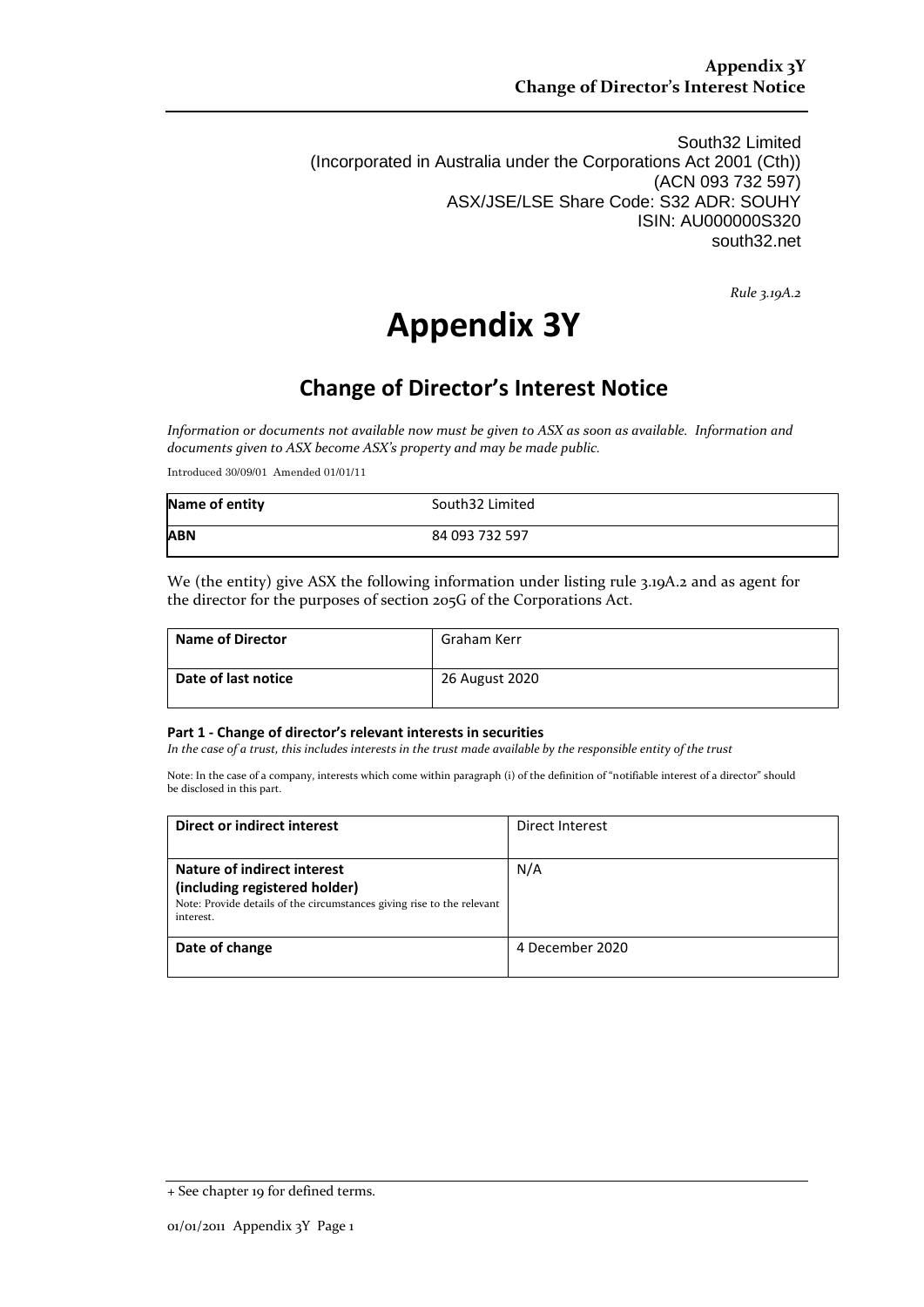| No. of securities held prior to change                                                                       | 3,618,010 ordinary shares                                                                                                                                                                                                                                                                                   |  |
|--------------------------------------------------------------------------------------------------------------|-------------------------------------------------------------------------------------------------------------------------------------------------------------------------------------------------------------------------------------------------------------------------------------------------------------|--|
|                                                                                                              | 5,525,894 rights comprising:<br>352,097 deferred rights held as short<br>$\bullet$<br>term incentive awards under the<br>South32 Equity Incentive Plan (subject<br>to continued service).<br>5,173,797 performance rights held as<br>long term incentive awards under the<br>South32 Equity Incentive Plan. |  |
| <b>Class</b>                                                                                                 | Rights under the South32 Equity Incentive Plan                                                                                                                                                                                                                                                              |  |
| <b>Number acquired</b>                                                                                       | 280,988 deferred rights held as short<br>$\bullet$<br>term incentive awards under the<br>South32 Equity Incentive Plan (subject<br>to continued service).<br>2,695,544 performance rights held as<br>held as long term incentive awards<br>under the South32 Equity Incentive<br>Plan.                      |  |
| <b>Number disposed</b>                                                                                       | N/A                                                                                                                                                                                                                                                                                                         |  |
| <b>Value/Consideration</b><br>Note: If consideration is non-cash, provide details and estimated<br>valuation | Received 2,976,532 rights at nil cost on 4<br>December 2020 under the South32 Equity<br>Incentive Plan.                                                                                                                                                                                                     |  |
| No. of securities held after change                                                                          | 3,618,010 ordinary shares                                                                                                                                                                                                                                                                                   |  |
|                                                                                                              | 8,502,426 rights comprising:<br>633,085 deferred rights held as short<br>term incentive awards under the                                                                                                                                                                                                    |  |
|                                                                                                              | South32 Equity Incentive Plan (subject<br>to continued service).<br>7,869,341 performance rights held as<br>long term incentive awards under the<br>South32 Equity Incentive Plan.                                                                                                                          |  |

<sup>+</sup> See chapter 19 for defined terms.